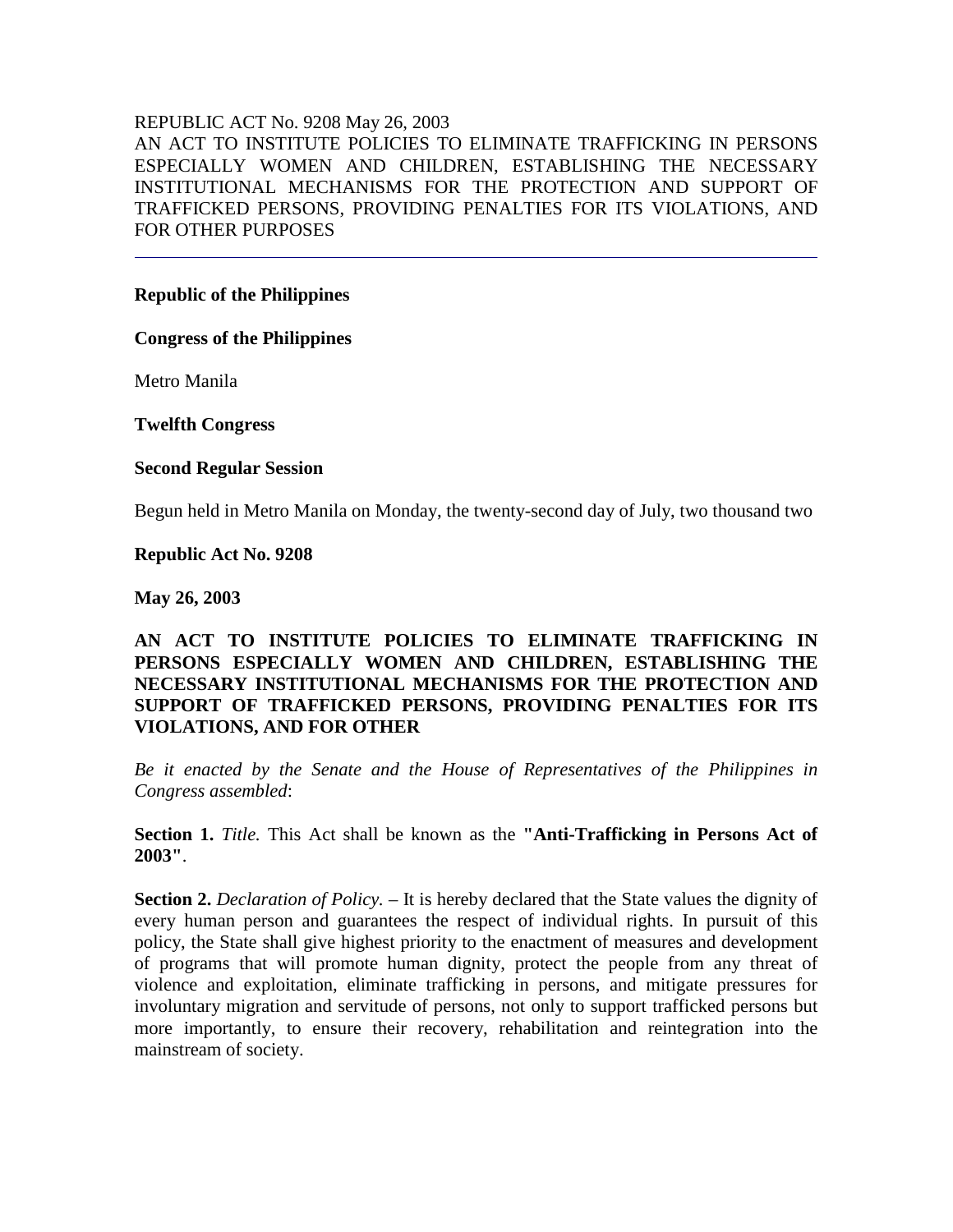It shall be a State policy to recognize the equal rights and inherent human dignity of women and men as enshrined in the United Nations Universal Declaration on Human Rights, United Nations Convention on the Rights of the Child, United Nations Convention on the Protection of Migrant Workers and their Families. United Nations Convention Against Transnational Organized Crime Including its Protocol to Prevent, Suppress and Punish Trafficking in Persons, Especially Women and Children and all other relevant and universally accepted human rights instruments and other international conventions to which the Philippines is a signatory.

**Section 3**. *Definition of Terms.* - As used in this Act:

(a) *Trafficking in Persons* - refers to the recruitment, transportation, transfer or harboring, or receipt of persons with or without the victim's consent or knowledge, within or across national borders by means of threat or use of force, or other forms of coercion, abduction, fraud, deception, abuse of power or of position, taking advantage of the vulnerability of the person, or, the giving or receiving of payments or benefits to achieve the consent of a person having control over another person for the purpose of exploitation which includes at a minimum, the exploitation or the prostitution of others or other forms of sexual exploitation, forced labor or services, slavery, servitude or the removal or sale of organs.

The recruitment, transportation, transfer, harboring or receipt of a child for the purpose of exploitation shall also be considered as "trafficking in persons" even if it does not involve any of the means set forth in the preceding paragraph.

(b) *Child* - refers to a person below eighteen (18) years of age or one who is over eighteen (18) but is unable to fully take care of or protect himself/herself from abuse, neglect, cruelty, exploitation, or discrimination because of a physical or mental disability or condition.

(c) *Prostitution* - refers to any act, transaction, scheme or design involving the use of a person by another, for sexual intercourse or lascivious conduct in exchange for money, profit or any other consideration.

(d) *Forced Labor and Slavery* - refer to the extraction of work or services from any person by means of enticement, violence, intimidation or threat, use of force or coercion, including deprivation of freedom, abuse of authority or moral ascendancy, debt-bondage or deception.

(e) *Sex Tourism* - refers to a program organized by travel and tourism-related establishments and individuals which consists of tourism packages or activities, utilizing and offering escort and sexual services as enticement for tourists. This includes sexual services and practices offered during rest and recreation periods for members of the military.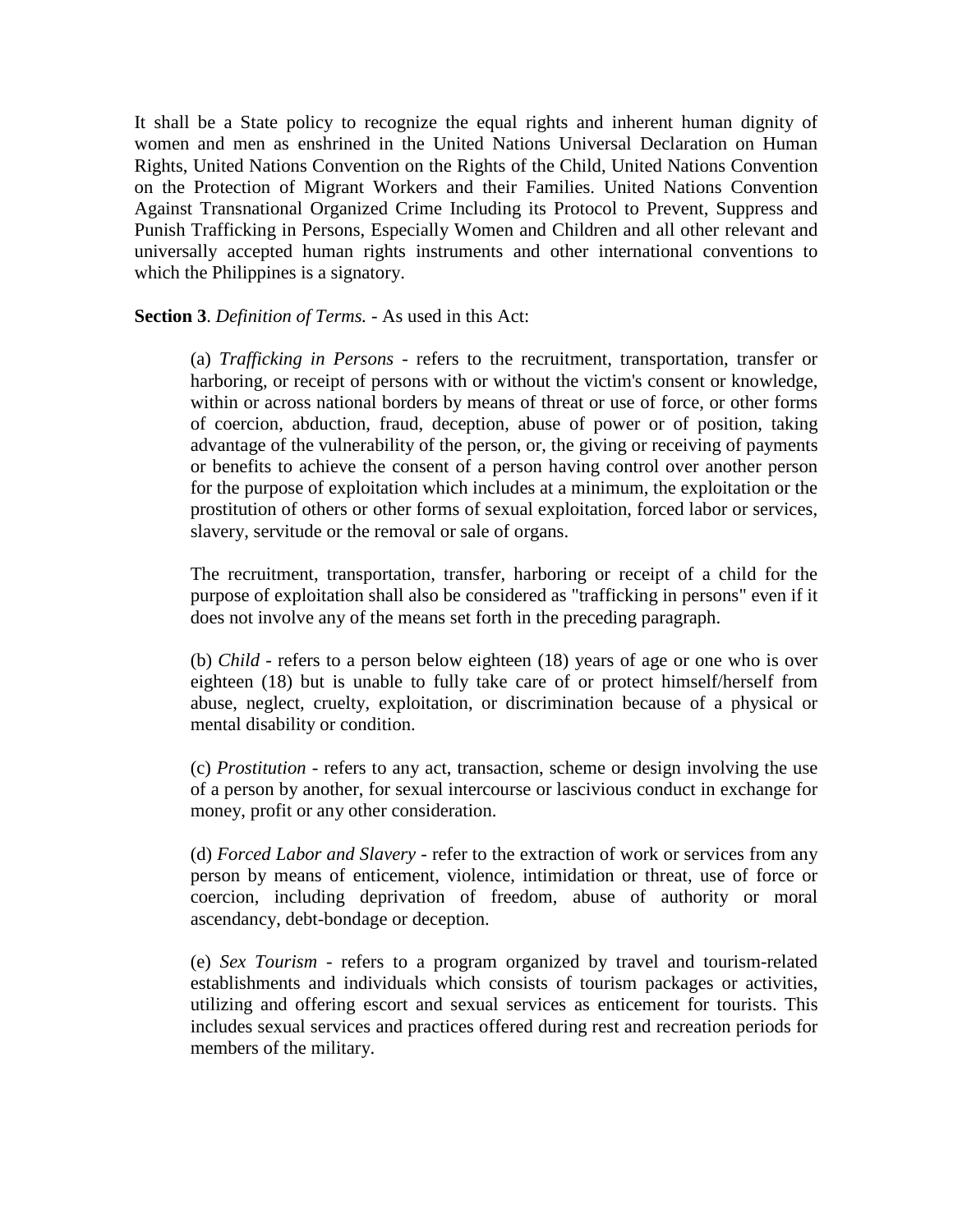(f) *Sexual Exploitation* - refers to participation by a person in prostitution or the production of pornographic materials as a result of being subjected to a threat, deception, coercion, abduction, force, abuse of authority, debt bondage, fraud or through abuse of a victim's vulnerability.

(g) *Debt Bondage* - refers to the pledging by the debtor of his/her personal services or labor or those of a person under his/her control as security or payment for a debt, when the length and nature of services is not clearly defined or when the value of the services as reasonably assessed is not applied toward the liquidation of the debt.

(h) *Pornography* - refers to any representation, through publication, exhibition, cinematography, indecent shows, information technology, or by whatever means, of a person engaged in real or simulated explicit sexual activities or any representation of the sexual parts of a person for primarily sexual purposes.

(i) *Council* - shall mean the Inter-Agency Council Against Trafficking created under Section 20 of this Act.

**Section 4.** *Acts of Trafficking in Persons.* - It shall be unlawful for any person, natural or juridical, to commit any of the following acts:

(a) To recruit, transport, transfer; harbor, provide, or receive a person by any means, including those done under the pretext of domestic or overseas employment or training or apprenticeship, for the purpose of prostitution, pornography, sexual exploitation, forced labor, slavery, involuntary servitude or debt bondage;

(b) To introduce or match for money, profit, or material, economic or other consideration, any person or, as provided for under Republic Act No. 6955, any Filipino woman to a foreign national, for marriage for the purpose of acquiring, buying, offering, selling or trading him/her to engage in prostitution, pornography, sexual exploitation, forced labor, slavery, involuntary servitude or debt bondage;

(c) To offer or contract marriage, real or simulated, for the purpose of acquiring, buying, offering, selling, or trading them to engage in prostitution, pornography, sexual exploitation, forced labor or slavery, involuntary servitude or debt bondage;

(d) To undertake or organize tours and travel plans consisting of tourism packages or activities for the purpose of utilizing and offering persons for prostitution, pornography or sexual exploitation;

(e) To maintain or hire a person to engage in prostitution or pornography;

(f) To adopt or facilitate the adoption of persons for the purpose of prostitution, pornography, sexual exploitation, forced labor, slavery, involuntary servitude or debt bondage;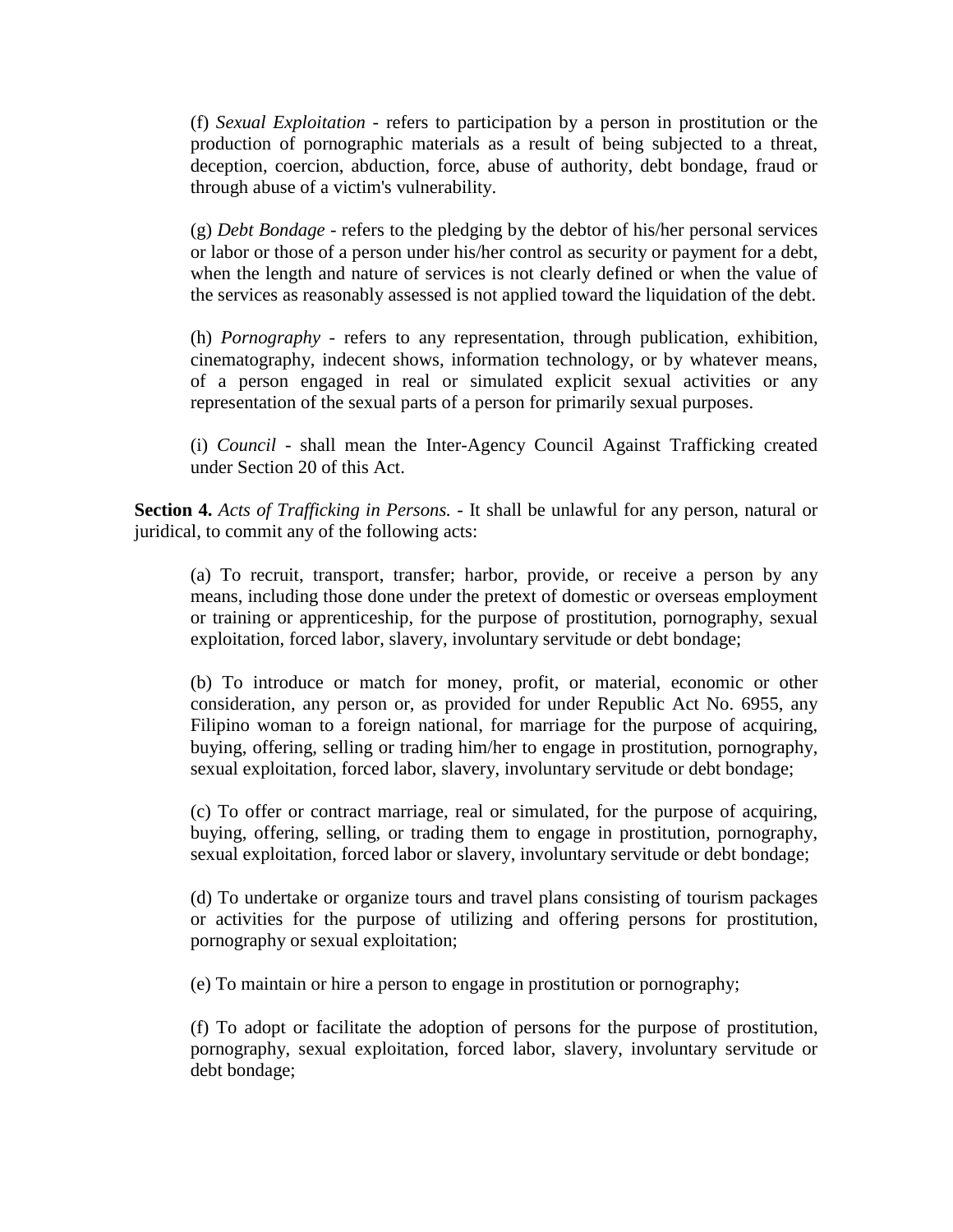(g) To recruit, hire, adopt, transport or abduct a person, by means of threat or use of force, fraud, deceit, violence, coercion, or intimidation for the purpose of removal or sale of organs of said person; and

(h) To recruit, transport or adopt a child to engage in armed activities in the Philippines or abroad.

**Section 5.** *Acts that Promote Trafficking in Persons.* - The following acts which promote or facilitate trafficking in persons, shall be unlawful:

(a) To knowingly lease or sublease, use or allow to be used any house, building or establishment for the purpose of promoting trafficking in persons;

(b) To produce, print and issue or distribute unissued, tampered or fake counseling certificates, registration stickers and certificates of any government agency which issues these certificates and stickers as proof of compliance with government regulatory and pre-departure requirements for the purpose of promoting trafficking in persons;

(c) To advertise, publish, print, broadcast or distribute, or cause the advertisement, publication, printing, broadcasting or distribution by any means, including the use of information technology and the internet, of any brochure, flyer, or any propaganda material that promotes trafficking in persons;

(d) To assist in the conduct of misrepresentation or fraud for purposes of facilitating the acquisition of clearances and necessary exit documents from government agencies that are mandated to provide pre-departure registration and services for departing persons for the purpose of promoting trafficking in persons;

(e) To facilitate, assist or help in the exit and entry of persons from/to the country at international and local airports, territorial boundaries and seaports who are in possession of unissued, tampered or fraudulent travel documents for the purpose of promoting trafficking in persons;

(f) To confiscate, conceal, or destroy the passport, travel documents, or personal documents or belongings of trafficked persons in furtherance of trafficking or to prevent them from leaving the country or seeking redress from the government or appropriate agencies; and

(g) To knowingly benefit from, financial or otherwise, or make use of, the labor or services of a person held to a condition of involuntary servitude, forced labor, or slavery.

**Section 6.** *Qualified Trafficking in Persons.* - The following are considered as qualified trafficking: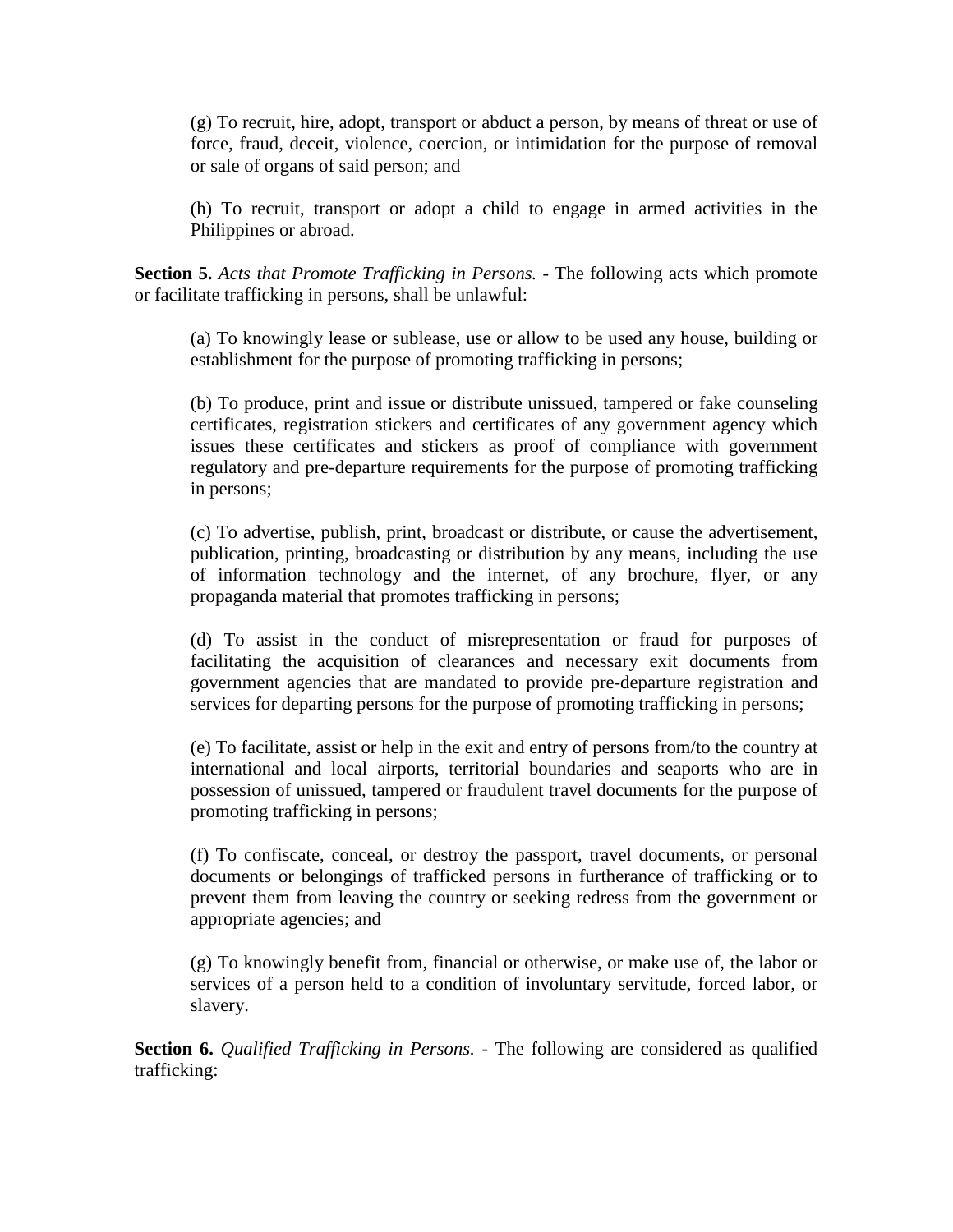(a) When the trafficked person is a child;

(b) When the adoption is effected through Republic Act No. 8043, otherwise known as the "Inter-Country Adoption Act of 1995" and said adoption is for the purpose of prostitution, pornography, sexual exploitation, forced labor, slavery, involuntary servitude or debt bondage;

(c) When the crime is committed by a syndicate, or in large scale. Trafficking is deemed committed by a syndicate if carried out by a group of three (3) or more persons conspiring or confederating with one another. It is deemed committed in large scale if committed against three (3) or more persons, individually or as a group;

(d) When the offender is an ascendant, parent, sibling, guardian or a person who exercises authority over the trafficked person or when the offense is committed by a public officer or employee;

(e) When the trafficked person is recruited to engage in prostitution with any member of the military or law enforcement agencies;

(f) When the offender is a member of the military or law enforcement agencies; and

(g) When by reason or on occasion of the act of trafficking in persons, the offended party dies, becomes insane, suffers mutilation or is afflicted with Human Immunodeficiency Virus (HIV) or the Acquired Immune Deficiency Syndrome (AIDS).

**Section 6.** *Confidentiality.* - At any stage of the investigation, prosecution and trial of an offense under this Act, law enforcement officers, prosecutors, judges, court personnel and medical practitioners, as well as parties to the case, shall recognize the right to privacy of the trafficked person and the accused. Towards this end, law enforcement officers, prosecutors and judges to whom the complaint has been referred may, whenever necessary to ensure a fair and impartial proceeding, and after considering all circumstances for the best interest of the parties, order a closed-door investigation, prosecution or trial. The name and personal circumstances of the trafficked person or of the accused, or any other information tending to establish their identities and such circumstances or information shall not be disclosed to the public.

In cases when prosecution or trial is conducted behind closed-doors, it shall be unlawful for any editor, publisher, and reporter or columnist in case of printed materials, announcer or producer in case of television and radio, producer and director of a film in case of the movie industry, or any person utilizing tri-media facilities or information technology to cause publicity of any case of trafficking in persons.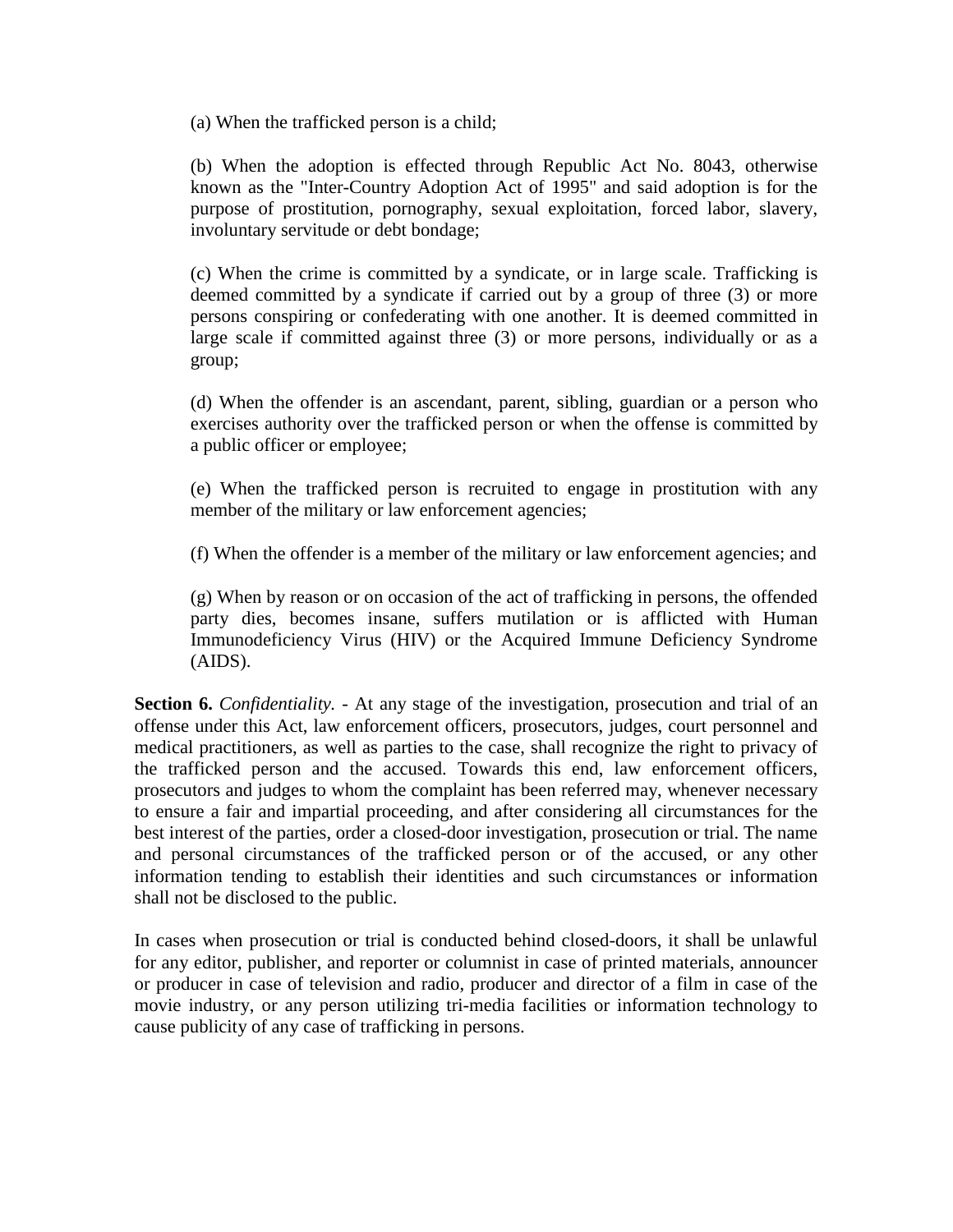**Section 8.** *Prosecution of Cases.* - Any person who has personal knowledge of the commission of any offense under this Act, the trafficked person, the parents, spouse, siblings, children or legal guardian may file a complaint for trafficking.

**Section 9**. *Venue*. - A criminal action arising from violation of this Act shall be filed where the offense was committed, or where any of its elements occurred, or where the trafficked person actually resides at the time of the commission of the offense: *Provided*, That the court where the criminal action is first filed shall acquire jurisdiction to the exclusion of other courts.

**Section 10.** *Penalties and Sanctions*. - The following penalties and sanctions are hereby established for the offenses enumerated in this Act:

(a) Any person found guilty of committing any of the acts enumerated in Section 4 shall suffer the penalty of imprisonment of twenty (20) years and a fine of not less than One million pesos (P1,000,000.00) but not more than Two million pesos (P2,000,000.00);

(b) Any person found guilty of committing any of the acts enumerated in Section 5 shall suffer the penalty of imprisonment of fifteen (15) years and a fine of not less than Five hundred thousand pesos (P500,000.00) but not more than One million pesos (P1,000,000.00);

(c) Any person found guilty of qualified trafficking under Section 6 shall suffer the penalty of life imprisonment and a fine of not less than Two million pesos (P2,000,000.00) but not more than Five million pesos (P5,000,000.00);

(d) Any person who violates Section 7 hereof shall suffer the penalty of imprisonment of six (6) years and a fine of not less than Five hundred thousand pesos (P500,000.00) but not more than One million pesos (P1,000,000.00);

(e) If the offender is a corporation, partnership, association, club, establishment or any juridical person, the penalty shall be imposed upon the owner, president, partner, manager, and/or any responsible officer who participated in the commission of the crime or who shall have knowingly permitted or failed to prevent its commission;

(f) The registration with the Securities and Exchange Commission (SEC) and license to operate of the erring agency, corporation, association, religious group, tour or travel agent, club or establishment, or any place of entertainment shall be cancelled and revoked permanently. The owner, president, partner or manager thereof shall not be allowed to operate similar establishments in a different name;

(g) If the offender is a foreigner, he shall be immediately deported after serving his sentence and be barred permanently from entering the country;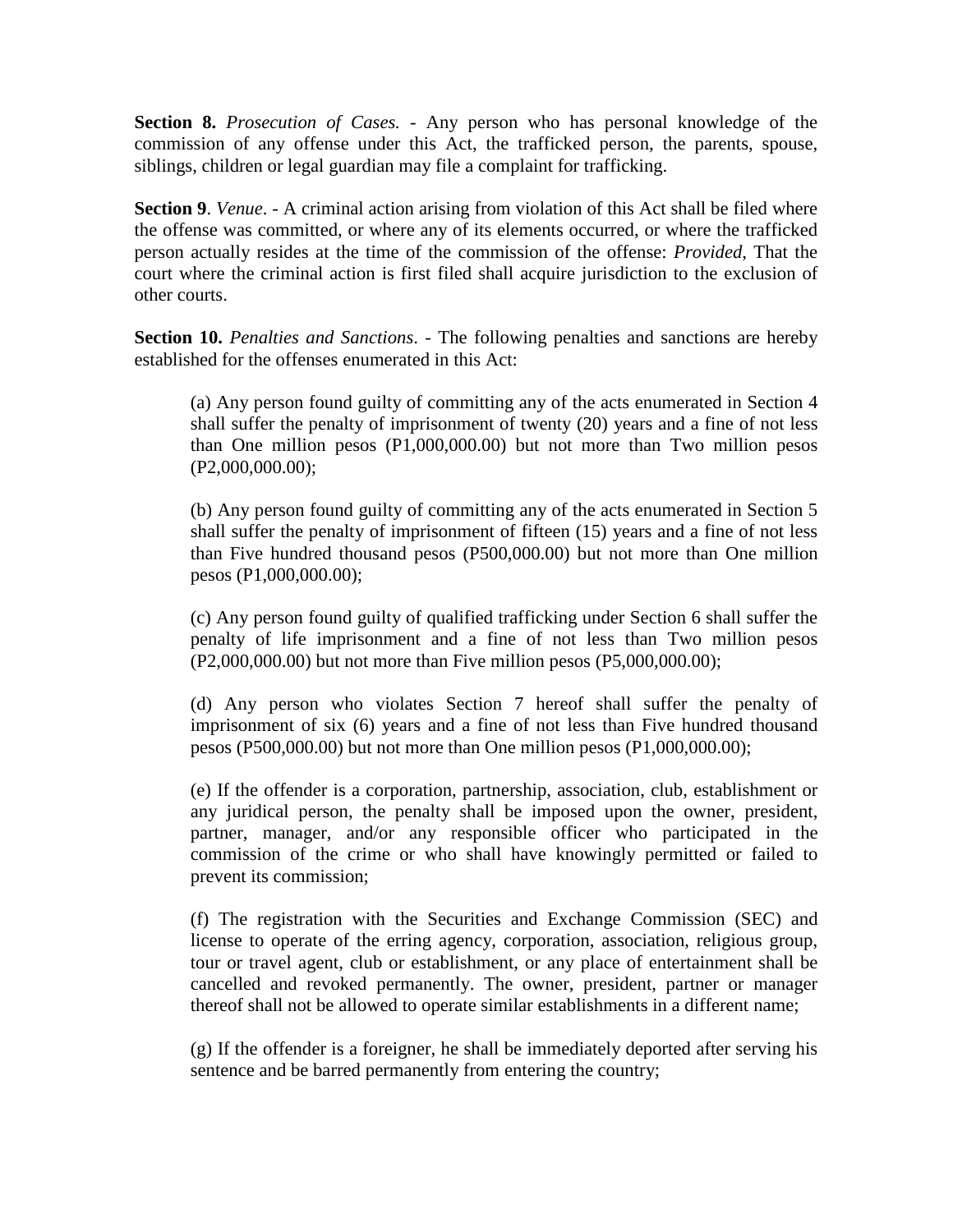(h) Any employee or official of government agencies who shall issue or approve the issuance of travel exit clearances, passports, registration certificates, counseling certificates, marriage license, and other similar documents to persons, whether juridical or natural, recruitment agencies, establishments or other individuals or groups, who fail to observe the prescribed procedures and the requirement as provided for by laws, rules and regulations, shall be held administratively liable, without prejudice to criminal liability under this Act. The concerned government official or employee shall, upon conviction, be dismissed from the service and be barred permanently to hold public office. His/her retirement and other benefits shall likewise be forfeited; and

(i) Conviction by final judgment of the adopter for any offense under this Act shall result in the immediate rescission of the decree of adoption.

**Section 11.** *Use of Trafficked Persons*. - Any person who buys or engages the services of trafficked persons for prostitution shall be penalized as follows:

(a) First offense - six (6) months of community service as may be determined by the court and a fine of Fifty thousand pesos (P50,000.00); and

(b) Second and subsequent offenses - imprisonment of one (1) year and a fine of One hundred thousand pesos (P100,000.00).

**Section 12.** *Prescriptive Period*. - Trafficking cases under this Act shall prescribe in ten (10) years: *Provided, however,* That trafficking cases committed by a syndicate or in a large scale as defined under Section 6 shall prescribe in twenty (20) years.

The prescriptive period shall commence to run from the day on which the trafficked person is delivered or released from the conditions of bondage and shall be interrupted by the filing of the complaint or information and shall commence to run again when such proceedings terminate without the accused being convicted or acquitted or are unjustifiably stopped for any reason not imputable to the accused.

**Section 13.** *Exemption from Filing Fees.* - When the trafficked person institutes a separate civil action for the recovery of civil damages, he/she shall be exempt from the payment of filing fees.

**Section 14.** *Confiscation and Forfeiture of the Proceeds and Instruments Derived from Trafficking in Persons*. - In addition to the penalty imposed for the violation of this Act, the court shall order the confiscation and forfeiture, in favor of the government, of all the proceeds and properties derived from the commission of the crime, unless they are the property of a third person not liable for the unlawful act; *Provided, however,* That all awards for damages shall be taken from the personal and separate properties of the offender; *Provided, further,* That if such properties are insufficient, the balance shall be taken from the confiscated and forfeited properties.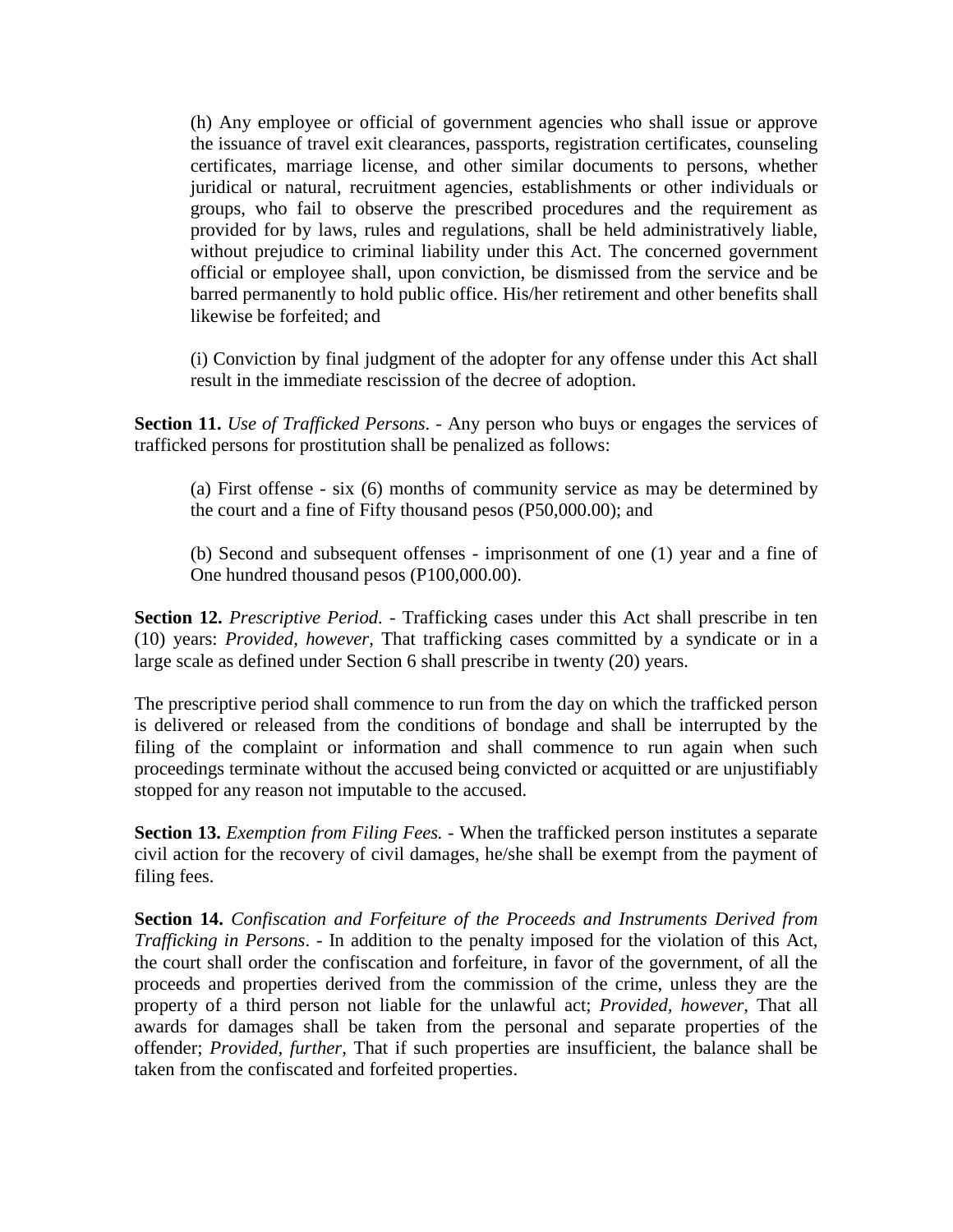When the proceeds, properties and instruments of the offense have been destroyed, diminished in value or otherwise rendered worthless by any act or omission, directly or indirectly, of the offender, or it has been concealed, removed, converted or transferred to prevent the same from being found or to avoid forfeiture or confiscation, the offender shall be ordered to pay the amount equal to the value of the proceeds, property or instruments of the offense.

**Section 15.** *Trust Fund*. - All fines imposed under this Act and the proceeds and properties forfeited and confiscated pursuant to Section 14 hereof shall accrue to a Trust Fund to be administered and managed by the Council to be used exclusively for programs that will prevent acts of trafficking and protect, rehabilitate, reintegrate trafficked persons into the mainstream of society. Such programs shall include, but not limited to, the following:

(a) Provision for mandatory services set forth in Section 23 of this Act;

(b) Sponsorship of a national research program on trafficking and establishment of a data collection system for monitoring and evaluation purposes;

(c) Provision of necessary technical and material support services to appropriate government agencies and non-government organizations (NGOs);

(d) Sponsorship of conferences and seminars to provide venue for consensus building amongst the public, the academe, government, NGOs and international organizations; and

(e) Promotion of information and education campaign on trafficking.

**Section 16.** *Programs that Address Trafficking in Persons*. - The government shall establish and implement preventive, protective and rehabilitative programs for trafficked persons. For this purpose, the following agencies are hereby mandated to implement the following programs;

(a) Department of Foreign Affairs (DFA) - shall make available its resources and facilities overseas for trafficked persons regardless of their manner of entry to the receiving country, and explore means to further enhance its assistance in eliminating trafficking activities through closer networking with government agencies in the country and overseas, particularly in the formulation of policies and implementation of relevant programs.

The DFA shall take necessary measures for the efficient implementation of the Machine Readable Passports to protect the integrity of Philippine passports, visas and other travel documents to reduce the incidence of trafficking through the use of fraudulent identification documents.

It shall establish and implement a pre-marriage, on-site and pre-departure counseling program on intermarriages.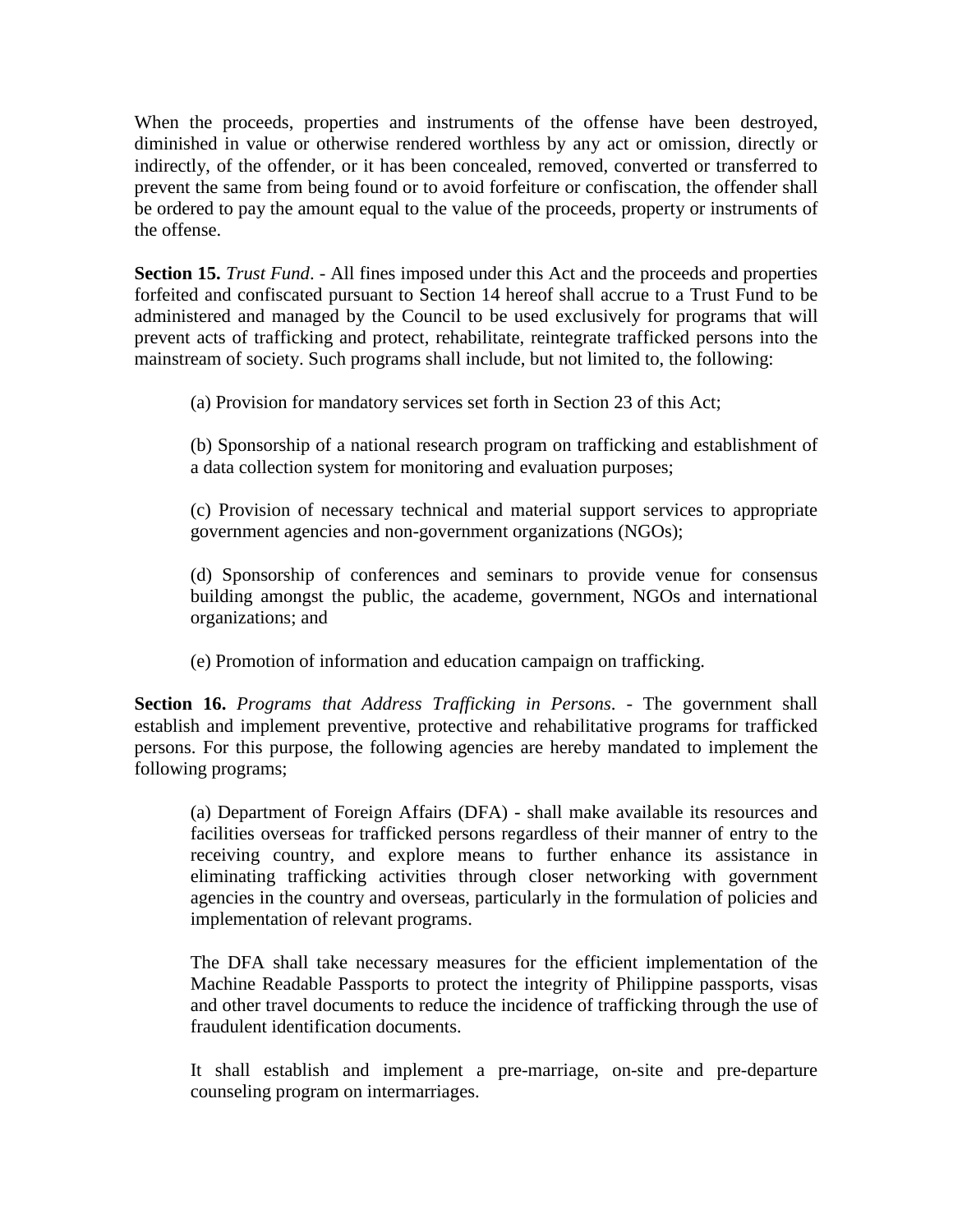(b) Department of Social Welfare and Development (DSWD) - shall implement rehabilitative and protective programs for trafficked persons. It shall provide counseling and temporary shelter to trafficked persons and develop a system for accreditation among NGOs for purposes of establishing centers and programs for intervention in various levels of the community.

(c) Department of Labor and Employment (DOLE) - shall ensure the strict implementation and compliance with the rules and guidelines relative to the employment of persons locally and overseas. It shall likewise monitor, document and report cases of trafficking in persons involving employers and labor recruiters.

(d) Department of Justice (DOJ) - shall ensure the prosecution of persons accused of trafficking and designate and train special prosecutors who shall handle and prosecute cases of trafficking. It shall also establish a mechanism for free legal assistance for trafficked persons, in coordination with the DSWD, Integrated Bar of the Philippines (IBP) and other NGOs and volunteer groups.

(e) National Commission on the Role of Filipino Women (NCRFW) - shall actively participate and coordinate in the formulation and monitoring of policies addressing the issue of trafficking in persons in coordination with relevant government agencies. It shall likewise advocate for the inclusion of the issue of trafficking in persons in both its local and international advocacy for women's issues.

(f) Bureau of Immigration (BI) - shall strictly administer and enforce immigration and alien administration laws. It shall adopt measures for the apprehension of suspected traffickers both at the place of arrival and departure and shall ensure compliance by the Filipino fiancés/fiancées and spouses of foreign nationals with the guidance and counseling requirement as provided for in this Act.

(g) Philippine National Police (PNP) - shall be the primary law enforcement agency to undertake surveillance, investigation and arrest of individuals or persons suspected to be engaged in trafficking. It shall closely coordinate with various law enforcement agencies to secure concerted efforts for effective investigation and apprehension of suspected traffickers. It shall also establish a system to receive complaints and calls to assist trafficked persons and conduct rescue operations.

(h) Philippine Overseas Employment Administration (POEA) - shall implement an effective pre-employment orientation seminars and pre-departure counseling programs to applicants for overseas employment. It shall likewise formulate a system of providing free legal assistance to trafficked persons.

(i) Department of the Interior and Local Government (DILG) - shall institute a systematic information and prevention campaign and likewise maintain a databank for the effective monitoring, documentation and prosecution of cases on trafficking in persons.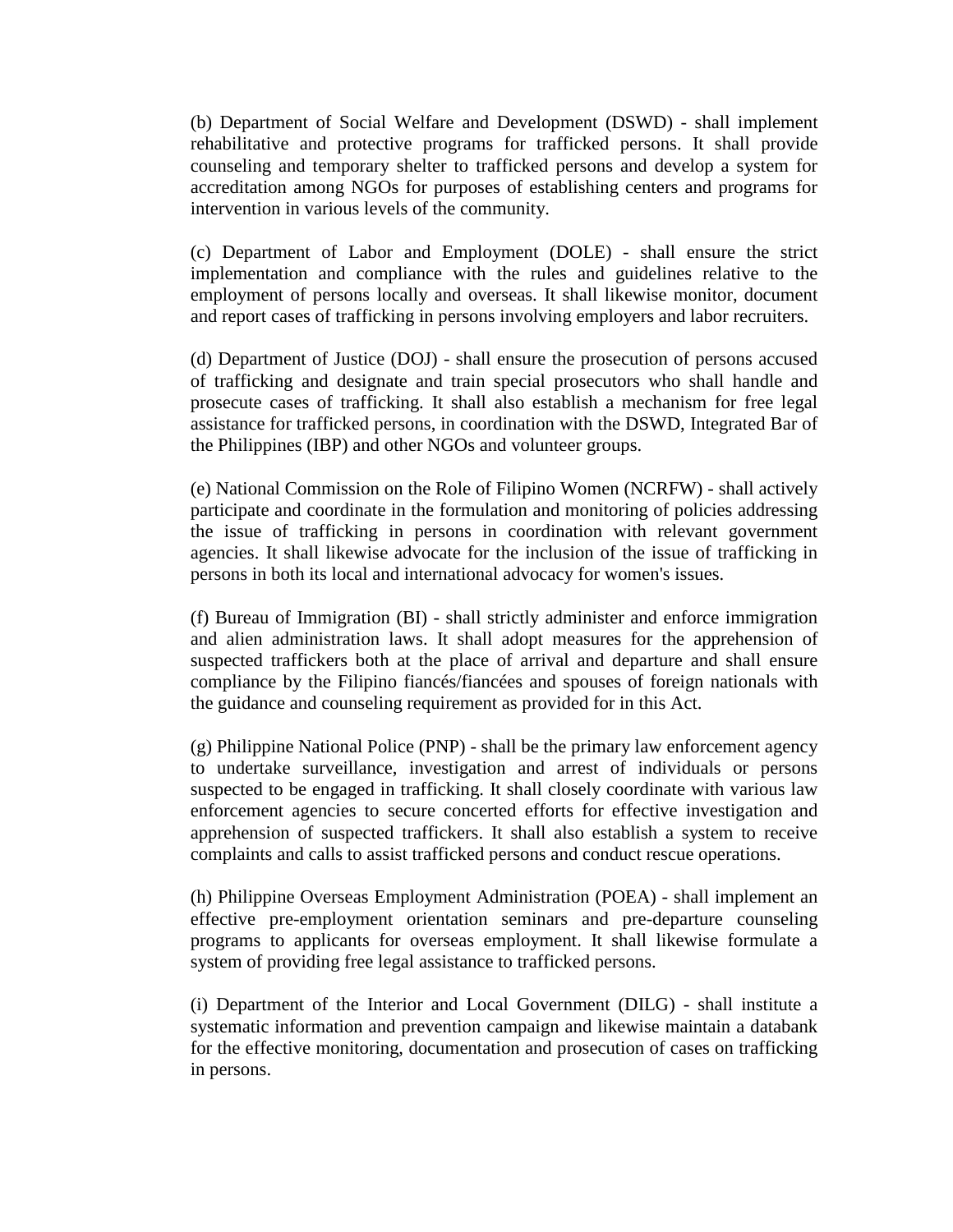(j) Local government units (LGUs) - shall monitor and document cases of trafficking in persons in their areas of jurisdiction, effect the cancellation of licenses of establishments which violate the provisions of this Act and ensure effective prosecution of such cases. They shall also undertake an information campaign against trafficking in persons through the establishment of the Migrants Advisory and Information Network (MAIN) desks in municipalities or provinces in coordination with DILG, Philippine Information Agency (PIA), Commission on Filipinos Overseas (CFO), NGOs and other concerned agencies. They shall encourage and support community based initiatives which address the trafficking in persons.

In implementing this Act, the agencies concerned may seek and enlist the assistance of NGOs, people's organizations (Pos), civic organizations and other volunteer groups.

**Section 17.** *Legal Protection to Trafficked Persons.* - Trafficked persons shall be recognized as victims of the act or acts of trafficking and as such shall not be penalized for crimes directly related to the acts of trafficking enumerated in this Act or in obedience to the order made by the trafficker in relation thereto. In this regard, the consent of a trafficked person to the intended exploitation set forth in this Act shall be irrelevant.

**Section 18.** *Preferential Entitlement Under the Witness Protection Program*. - Any provision of Republic Act No. 6981 to the contrary notwithstanding, any trafficked person shall be entitled to the witness protection program provided therein.

**Section 19.** *Trafficked Persons Who are Foreign Nationals*. - Subject to the guidelines issued by the Council, trafficked persons in the Philippines who are nationals of a foreign country shall also be entitled to appropriate protection, assistance and services available to trafficked persons under this Act: *Provided*, That they shall be permitted continued presence in the Philippines for a length of time prescribed by the Council as necessary to effect the prosecution of offenders.

**Section 20.** *Inter-Agency Council Against Trafficking*. - There is hereby established an Inter-Agency Council Against Trafficking, to be composed of the Secretary of the Department of Justice as Chairperson and the Secretary of the Department of Social Welfare and Development as Co-Chairperson and shall have the following as members:

- (a) Secretary, Department of Foreign Affairs;
- (b) Secretary, Department of Labor and Employment;
- (c) Administrator, Philippine Overseas Employment Administration;
- (d) Commissioner, Bureau of Immigration;
- (e) Director-General, Philippine National Police;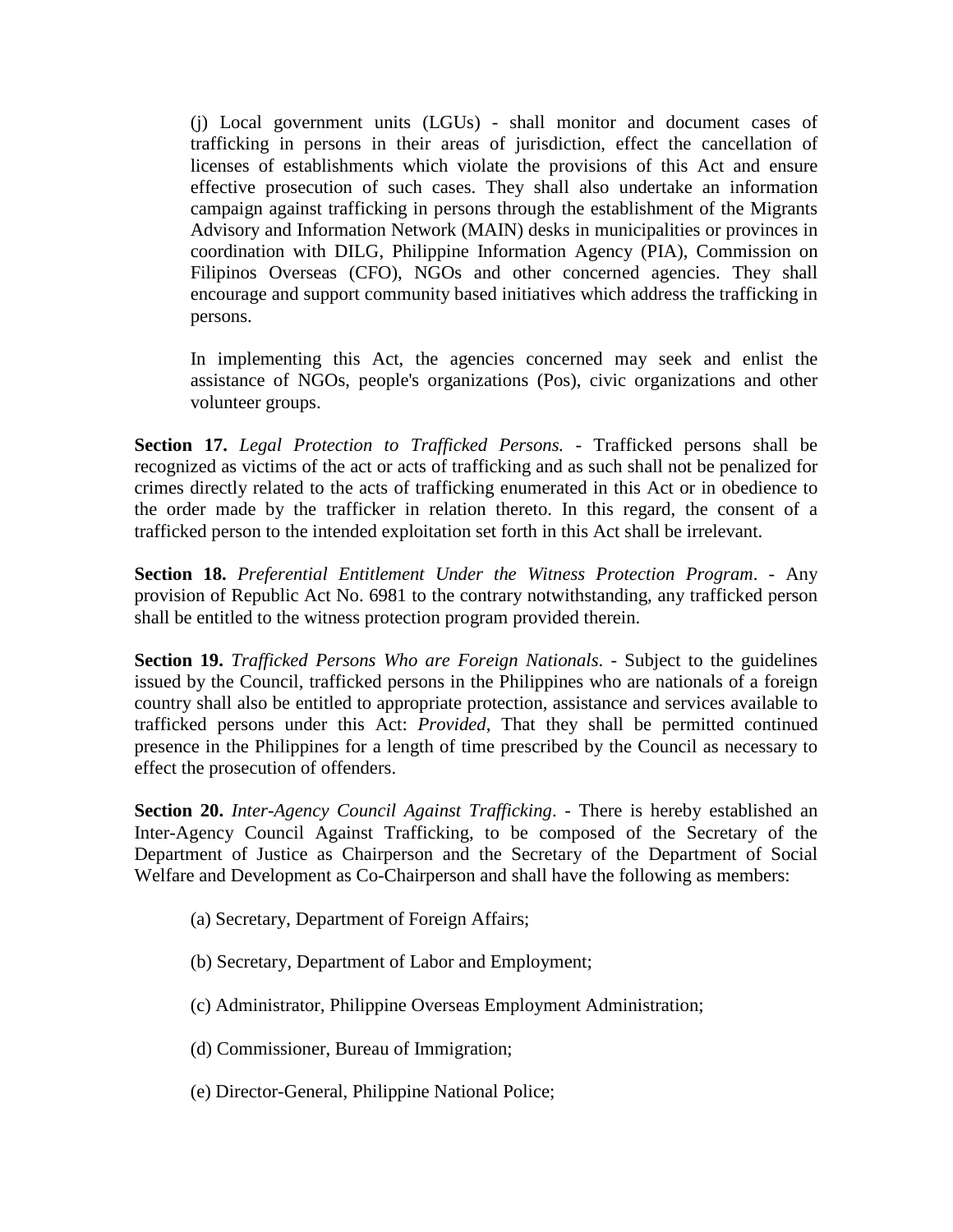(f) Chairperson, National Commission on the Role of Filipino Women; and

 $(g)$  Three (3) representatives from NGOs, who shall be composed of one (1) representative each from among the sectors representing women, overseas Filipino workers (OFWs) and children, with a proven record of involvement in the prevention and suppression of trafficking in persons. These representatives shall be nominated by the government agency representatives of the Council, for appointment by the President for a term of three (3) years.

The members of the Council may designate their permanent representatives who shall have a rank not lower than an assistant secretary or its equivalent to meetings, and shall receive emoluments as may be determined by the Council in accordance with existing budget and accounting, rules and regulations.

**Section 21.** *Functions of the Council.* - The Council shall have the following powers and functions:

(a) Formulate a comprehensive and integrated program to prevent and suppress the trafficking in persons;

(b) Promulgate rules and regulations as may be necessary for the effective implementation of this Act;

(c) Monitor and oversee the strict implementation of this Act;

(d) Coordinate the programs and projects of the various member agencies to effectively address the issues and problems attendant to trafficking in persons;

(e) Coordinate the conduct of massive information dissemination and campaign on the existence of the law and the various issues and problems attendant to trafficking through the LGUs, concerned agencies, and NGOs;

(f) Direct other agencies to immediately respond to the problems brought to their attention and report to the Council on action taken;

(g) Assist in filing of cases against individuals, agencies, institutions or establishments that violate the provisions of this Act;

(h) Formulate a program for the reintegration of trafficked persons in cooperation with DOLE, DSWD, Technical Education and Skills Development Authority (TESDA), Commission on Higher Education (CHED), LGUs and NGOs;

(i) Secure from any department, bureau, office, agency, or instrumentality of the government or from NGOs and other civic organizations such assistance as may be needed to effectively implement this Act;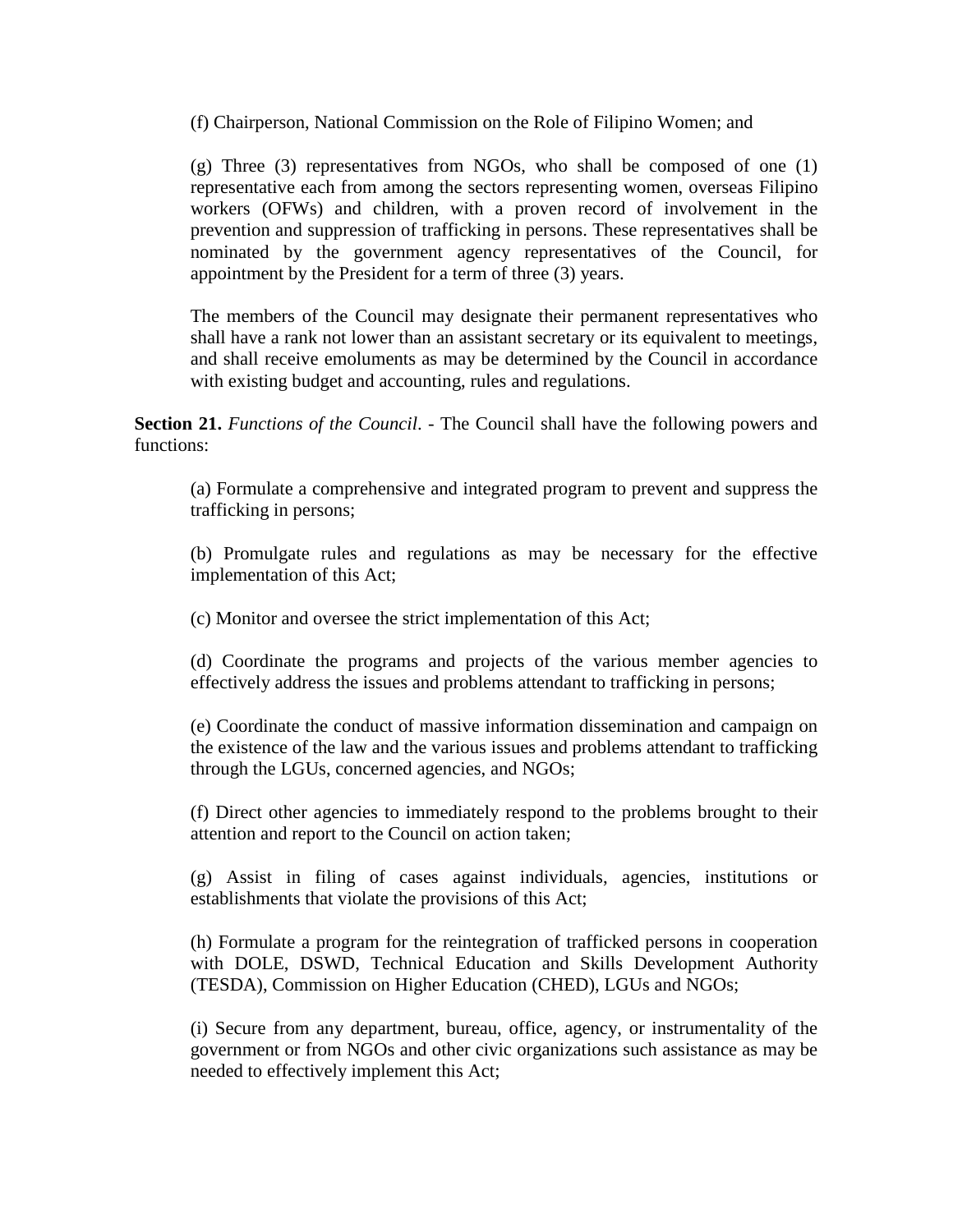(j) Complement the shared government information system for migration established under Republic Act No. 8042, otherwise known as the "Migrant Workers and Overseas Filipinos Act of 1995" with data on cases of trafficking in persons, and ensure that the proper agencies conduct a continuing research and study on the patterns and scheme of trafficking in persons which shall form the basis for policy formulation and program direction;

(k) Develop the mechanism to ensure the timely, coordinated, and effective response to cases of trafficking in persons;

(l) Recommend measures to enhance cooperative efforts and mutual assistance among foreign countries through bilateral and/or multilateral arrangements to prevent and suppress international trafficking in persons;

(m) Coordinate with the Department of Transportation and Communications (DOTC), Department of Trade and Industry (DTI), and other NGOs in monitoring the promotion of advertisement of trafficking in the internet;

(n) Adopt measures and policies to protect the rights and needs of trafficked persons who are foreign nationals in the Philippines;

(o) Initiate training programs in identifying and providing the necessary intervention or assistance to trafficked persons; and

(p) Exercise all the powers and perform such other functions necessary to attain the purposes and objectives of this Act.

**Section 22.** *Secretariat to the Council*. - The Department of Justice shall establish the necessary Secretariat for the Council.

**Section 23.** *Mandatory Services to Trafficked Persons*. - To ensure recovery, rehabilitation and reintegration into the mainstream of society, concerned government agencies shall make available the following services to trafficked persons:

(a) Emergency shelter or appropriate housing;

(b) Counseling;

(c) Free legal services which shall include information about the victims' rights and the procedure for filing complaints, claiming compensation and such other legal remedies available to them, in a language understood by the trafficked person;

(d) Medical or psychological services;

(e) Livelihood and skills training; and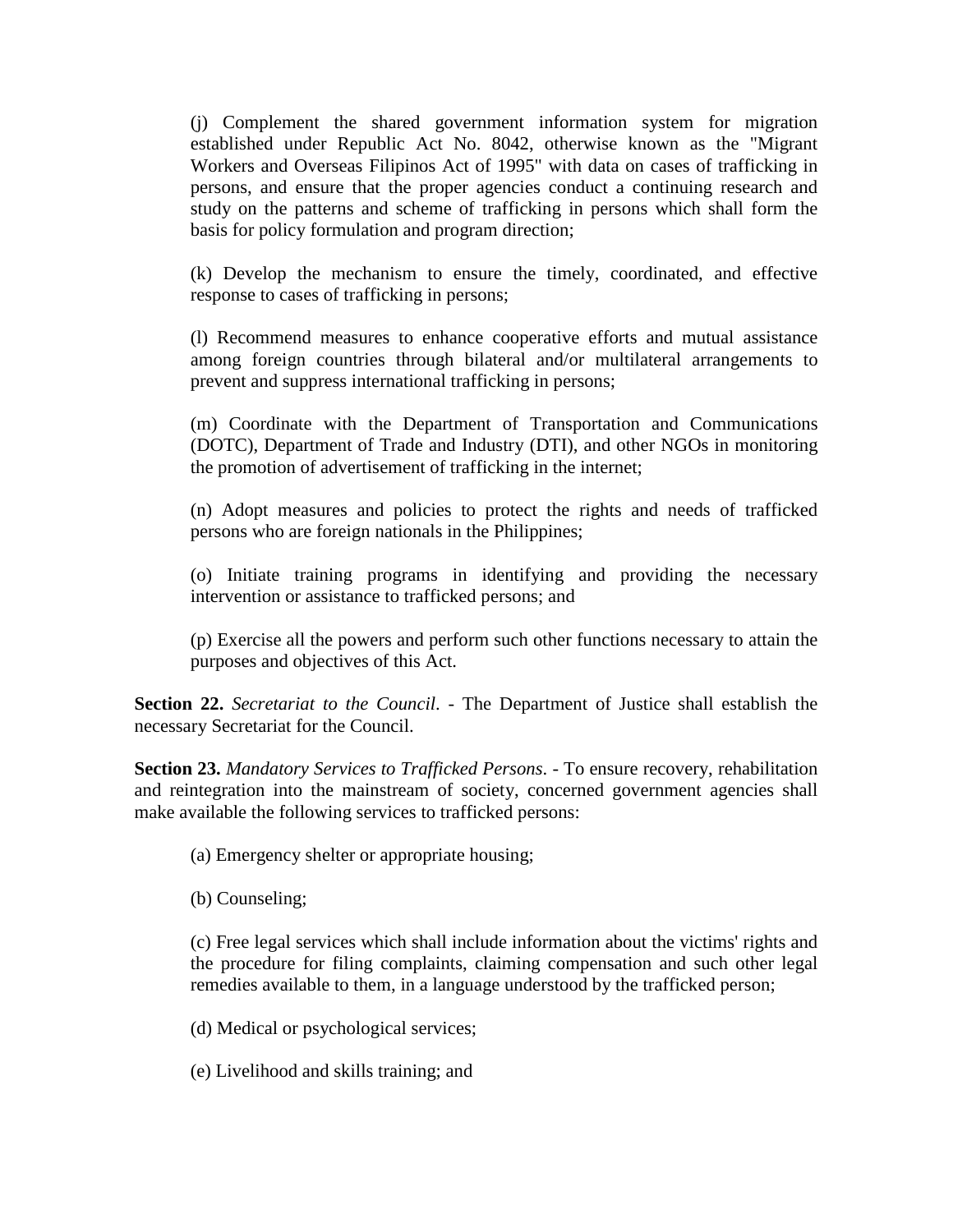(f) Educational assistance to a trafficked child.

Sustained supervision and follow through mechanism that will track the progress of recovery, rehabilitation and reintegration of the trafficked persons shall be adopted and carried out.

# **Section 24.** *Other Services for Trafficked Persons.* -

(a) *Legal Assistance*. - Trafficked persons shall be considered under the category "Overseas Filipino in Distress" and may avail of the legal assistance created by Republic Act No. 8042, subject to the guidelines as provided by law.

(b) *Overseas Filipino Resource Centers*. - The services available to overseas Filipinos as provided for by Republic Act No. 8042 shall also be extended to trafficked persons regardless of their immigration status in the host country.

(c) *The Country Team Approach*. - The country team approach under Executive Order No. 74 of 1993, shall be the operational scheme under which Philippine embassies abroad shall provide protection to trafficked persons insofar as the promotion of their welfare, dignity and fundamental rights are concerned.

**Section 25.** *Repatriation of Trafficked Persons. -* The DFA, in coordination with DOLE and other appropriate agencies, shall have the primary responsibility for the repatriation of trafficked persons, regardless of whether they are documented or undocumented.

If, however, the repatriation of the trafficked persons shall expose the victims to greater risks, the DFA shall make representation with the host government for the extension of appropriate residency permits and protection, as may be legally permissible in the host country.

**Section 26.** *Extradition. -* The DOJ, in consultation with DFA, shall endeavor to include offenses of trafficking in persons among extraditable offenses.

**Section 27.** *Reporting Requirements. -* The Council shall submit to the President of the Philippines and to Congress an annual report of the policies, programs and activities relative to the implementation of this Act.

**Section 28.** *Funding. -* The heads of the departments and agencies concerned shall immediately include in their programs and issue such rules and regulations to implement the provisions of this Act, the funding of which shall be included in the annual General Appropriations Act.

**Section 29.** *Implementing Rules and Regulations. -* The Council shall promulgate the necessary implementing rules and regulations within sixty (60) days from the effectivity of this Act.